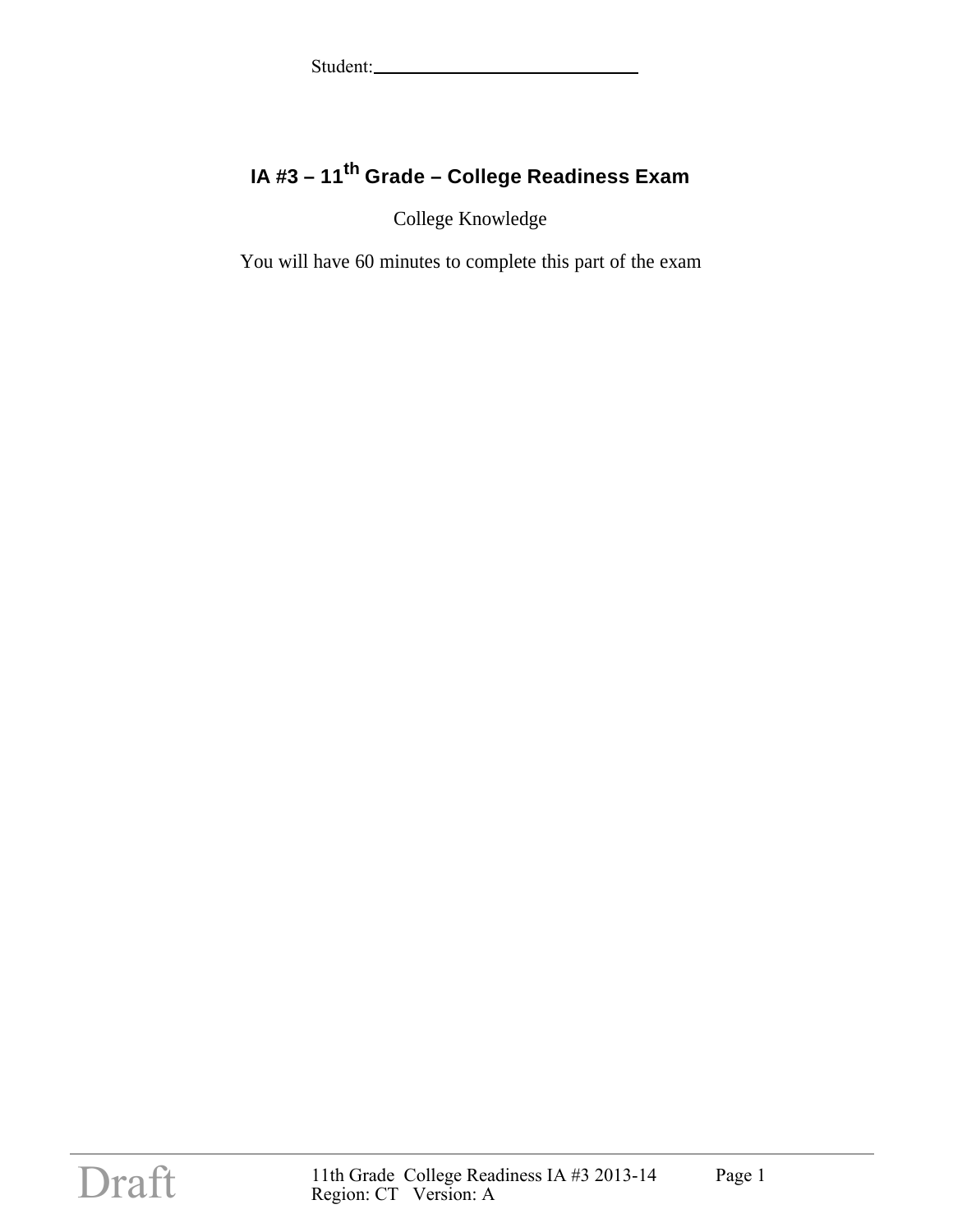Directions: For questions 1 through 10, refer to the information provided in the scenario and accompanying table below. (2 points each)

Marcus is a junior at an Achievement First high school. He is in the process of creating a preliminary college list, using extensive research, to determine which college are a 'best-fit' for him. You will learn about his college selection criteria in the questions below. He is using the research protocols he learned in CRS-III to uncover the necessary information about five possible colleges that he found through his Naviance College Search. In order to compare and ultimately decide which schools he should select to include on his college list, Marcus gleans key information from his research and organizes into the table displayed below: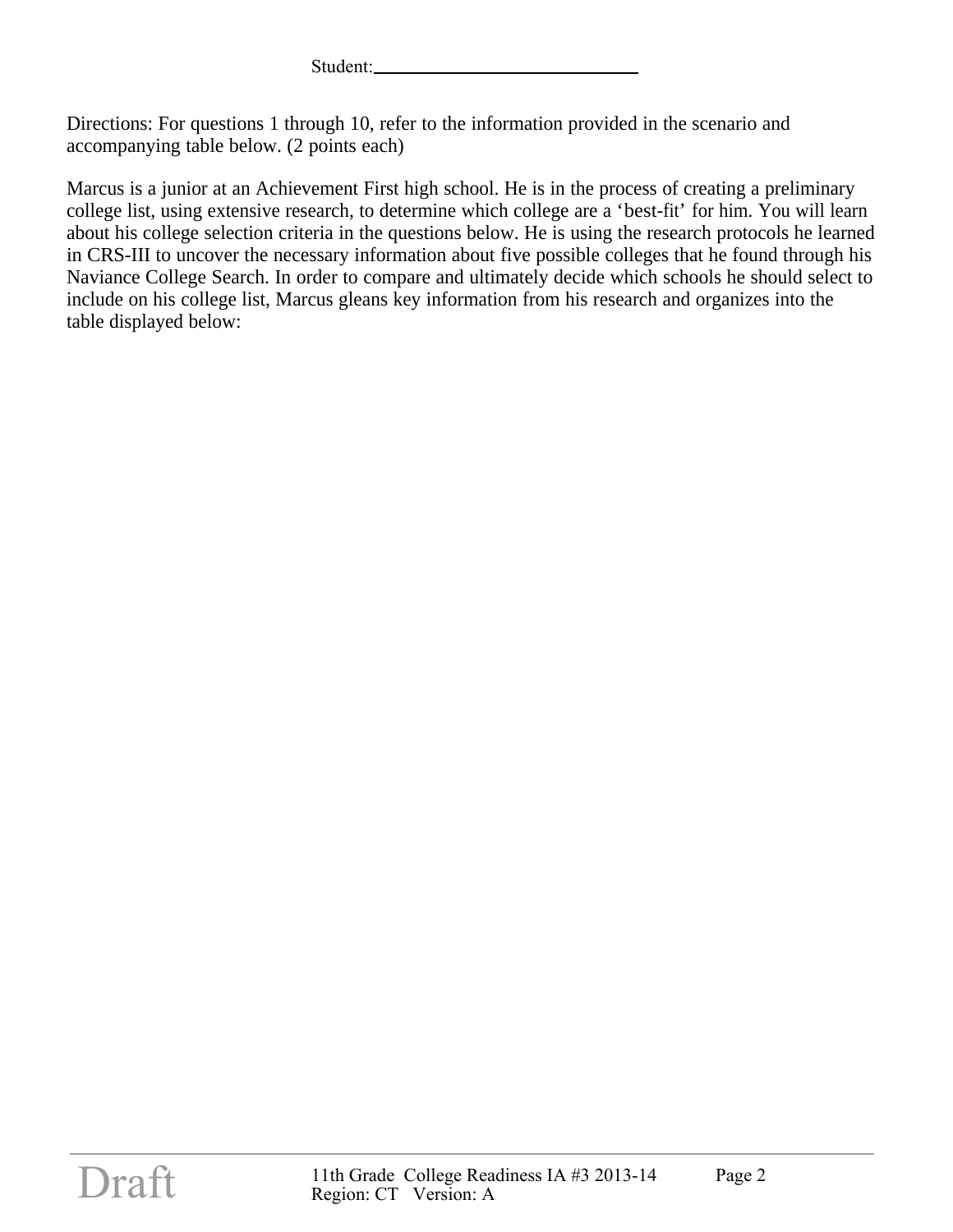|                                                                               | <b>Union</b><br><b>College</b>           | <b>MIT</b>                         | <b>Central</b><br><b>Connecticut</b><br><b>State</b><br>University                                                                 | <b>Trinity</b><br><b>College</b>                 | <b>University of</b><br><b>Connecticut</b>                              |
|-------------------------------------------------------------------------------|------------------------------------------|------------------------------------|------------------------------------------------------------------------------------------------------------------------------------|--------------------------------------------------|-------------------------------------------------------------------------|
| <b>GPA and SAT</b><br>Admission<br><b>Requirements</b>                        | 3.5 GPA<br>1210-1380<br><b>SAT</b>       | 3.9 GPA<br>1410-1570<br><b>SAT</b> | 3.0 GPA<br>910-1110<br><b>SAT</b>                                                                                                  | 3.5 GPA<br>1190-1390<br><b>SAT</b>               | 3.2 GPA<br>1130-1330<br><b>SAT</b>                                      |
| Annual cost of<br>attendance:                                                 | \$28,000                                 | \$49,000                           | \$19,000                                                                                                                           | \$59,860                                         | \$22,700                                                                |
| 6-year<br><b>Graduation</b><br>Rate                                           | 86%                                      | 92%                                | 47%                                                                                                                                | 85%                                              | 82%                                                                     |
| Sophomore<br><b>Retention Rate</b>                                            | 93%                                      | 97%                                | 81%                                                                                                                                | 92%                                              | 93%                                                                     |
| % of Pell<br><b>Recipients</b>                                                | 17%                                      | 19%                                | 30%                                                                                                                                | 13%                                              | 19%                                                                     |
| <b>College</b><br><b>Rankings</b>                                             | More<br>Selective                        | Most<br>Selective                  | Selective                                                                                                                          | More<br>Selective                                | More<br>Selective                                                       |
| % of Need Met                                                                 | 98%                                      | 100%                               | 61%                                                                                                                                | 100%                                             | 64%                                                                     |
| Average<br><b>Alumni Giving</b><br>Rate                                       | 34.5%<br>36.8%                           |                                    | 4.5%                                                                                                                               | 43.5%                                            | 16.9%                                                                   |
| 6-year<br><b>Graduation</b><br><b>Rate for</b><br><b>Students of</b><br>Color | 81%<br>85%                               |                                    | 30%                                                                                                                                | 82%                                              | 68%                                                                     |
| <b>Public or</b><br><b>Private</b>                                            | Public                                   | Private                            | Public                                                                                                                             | Private                                          | Public                                                                  |
| Undergraduate<br><b>Enrollment</b>                                            | 2,179                                    | 4,268                              | 8,645                                                                                                                              | 2,213                                            | 16,867                                                                  |
| <b>Size</b>                                                                   | Small                                    | Medium                             | Medium                                                                                                                             | Small                                            | Large                                                                   |
| Location/<br><b>College Town</b>                                              | Urban                                    | Urban                              | Suburban                                                                                                                           | Urban                                            | Rural                                                                   |
| <b>Distance from</b><br>home                                                  | 166 Miles<br>(2 h, 42)<br>min)           | 135 miles (2)<br>h, 20 min)        | 36 miles (37<br>min)                                                                                                               | 40 miles (40<br>min)                             | 62 miles (60<br>min)                                                    |
| <b>Majors Offered</b>                                                         | English,<br>Philosophy                   | English,<br>Philosophy             | English,<br>Philosophy                                                                                                             | English,<br>English,<br>Philosophy<br>Philosophy |                                                                         |
| % of Students<br><b>Admitted</b><br>(Selectivity)                             | 37%                                      | 9%                                 | 67%                                                                                                                                | 32%                                              | 45%                                                                     |
| <b>Academic</b><br><b>Approach</b>                                            | Open<br>Curriculum                       | Core<br>Requirements               | <b>General Edu</b><br><b>Requirements</b><br><b>Liberal Arts</b><br>+ Major<br>with Core<br>Course<br>Requirements<br>Requirements |                                                  | <b>General Edu</b><br>Requirements<br>+ Major<br>Course<br>Requirements |
| <b>Residential or</b><br><b>Commuter</b><br>Campus?                           | <b>Residential</b><br><b>Residential</b> |                                    | <b>Residential</b><br>and<br>Commuter                                                                                              | <b>Residential</b>                               | Residential                                                             |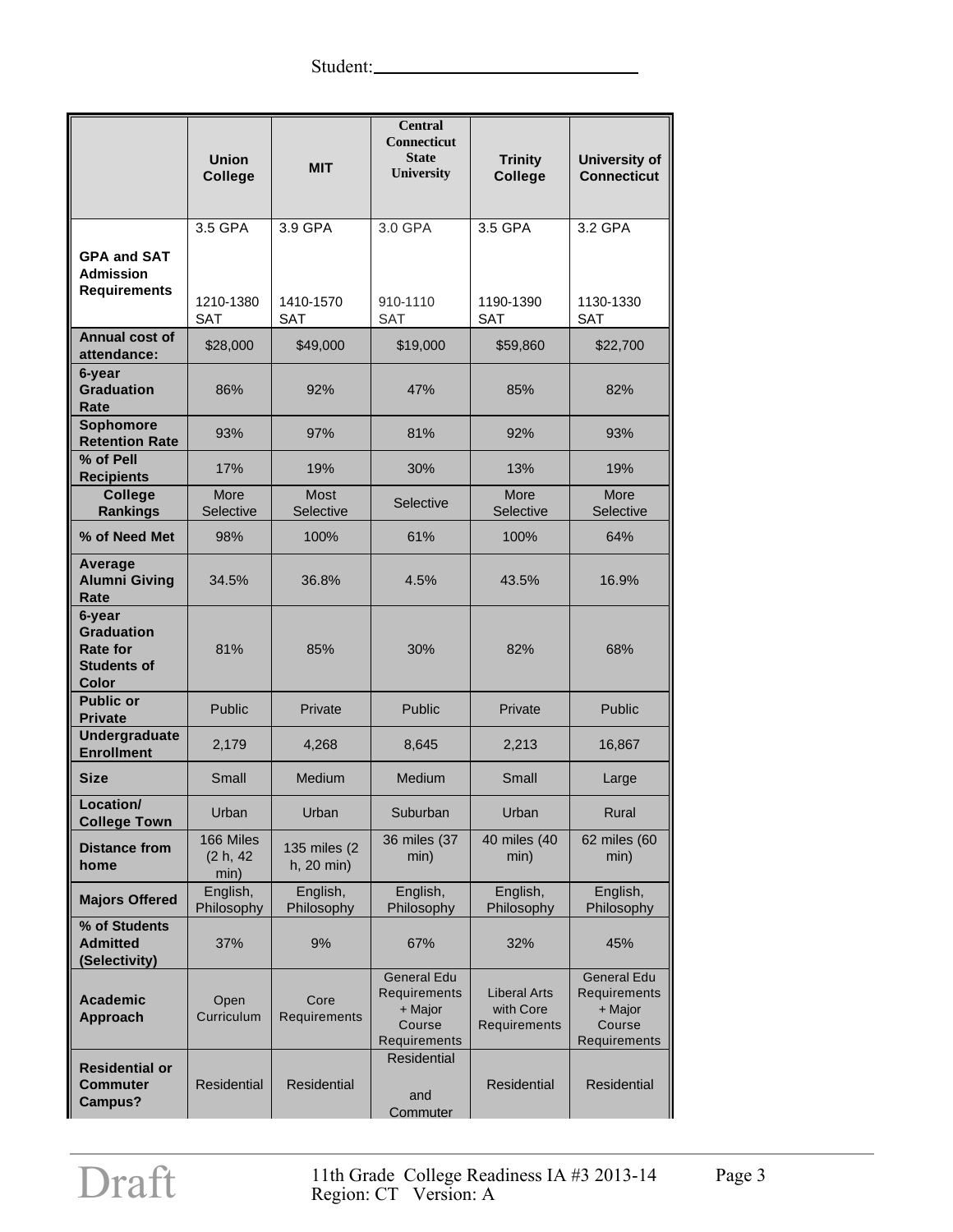- 1 Marcus' is interested in going to a college that is small, offers a course of study in English or philosophy, is located in a suburban or urban location that is a "college town," suburban, or urban location, and is no more than three hours from home by car or train. Which colleges in the above chart would meet his criteria?
	- $\circ$ MIT, UCONN, and Central CT State
	- $\circ$ Union College Only
	- $\circ$ Trinity College and Central CT State
	- $\circ$ Union College and Central CT State
- 2 Marcus wants to go to the most selective school he can, so that he: 1) will be challenged and learn with peers who have similar abilities; and 2) will graduate with a prestigious degree--a competitive advantage in job interviews. Based on this criterion alone, if he gets accepted to the following schools, which one school should he choose?
	- $\circ$ MIT only
	- O. Union College and Trinity College
	- $\circ$ UCONN and Central Connecticut State University
	- MIT and Union College
	- Cannot be determined from the information provided.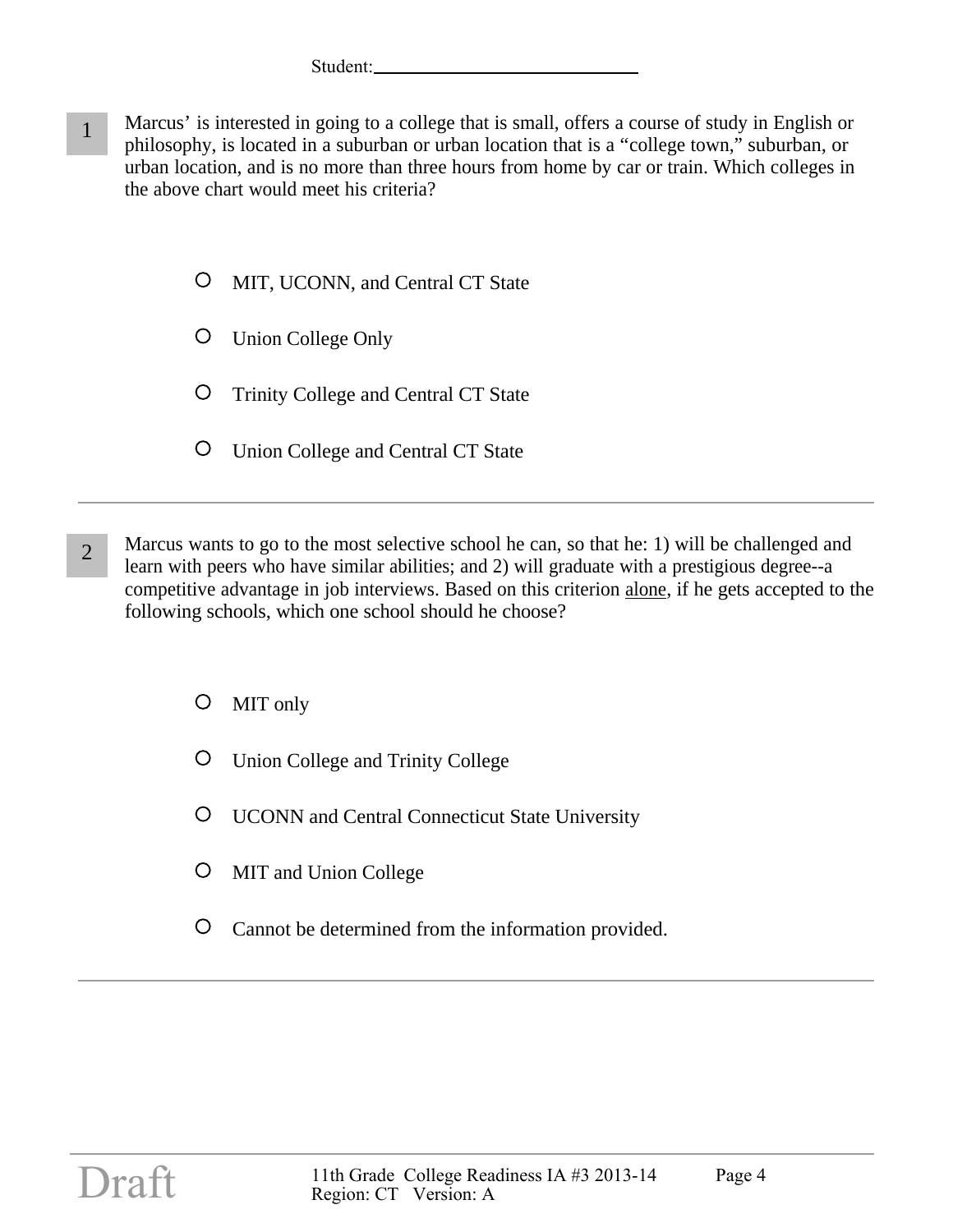- 3 After continued research, Marcus has been thinking more about his social and emotional needs on his college campus. Marcus realized that he wants attend a college where there are multiple opportunities to explore passions and interests outside of the classroom. He's looking to a school where the social life is not only at parties on campus. Based on that additional information, what colleges should remain on Marcus' list?
	- O Union College only
	- Central Connecticut State University
	- O Both Union College and Trinity College
	- Neither MIT or UCONN
	- $\circ$ Cannot be determined from the information provided.
- 4 **Questions 4-8.** Marcus is still considering the **five** colleges listed in the chart for his college list. Using the admissibility grid, determine which classification each school fits for Marcus' profile.

| SAT: $1100 (CR + M)$ | GPA: 3.5  |               |
|----------------------|-----------|---------------|
| Reach                | Probable  | Very Probable |
|                      | O.<br>. . | o.            |

**Teacher Scoring,** please score Q4 below and 5-8 numbers in the corresponding scoring area.

| Teacher's Scoring Area: |  |  |  |  |  |  |
|-------------------------|--|--|--|--|--|--|
|                         |  |  |  |  |  |  |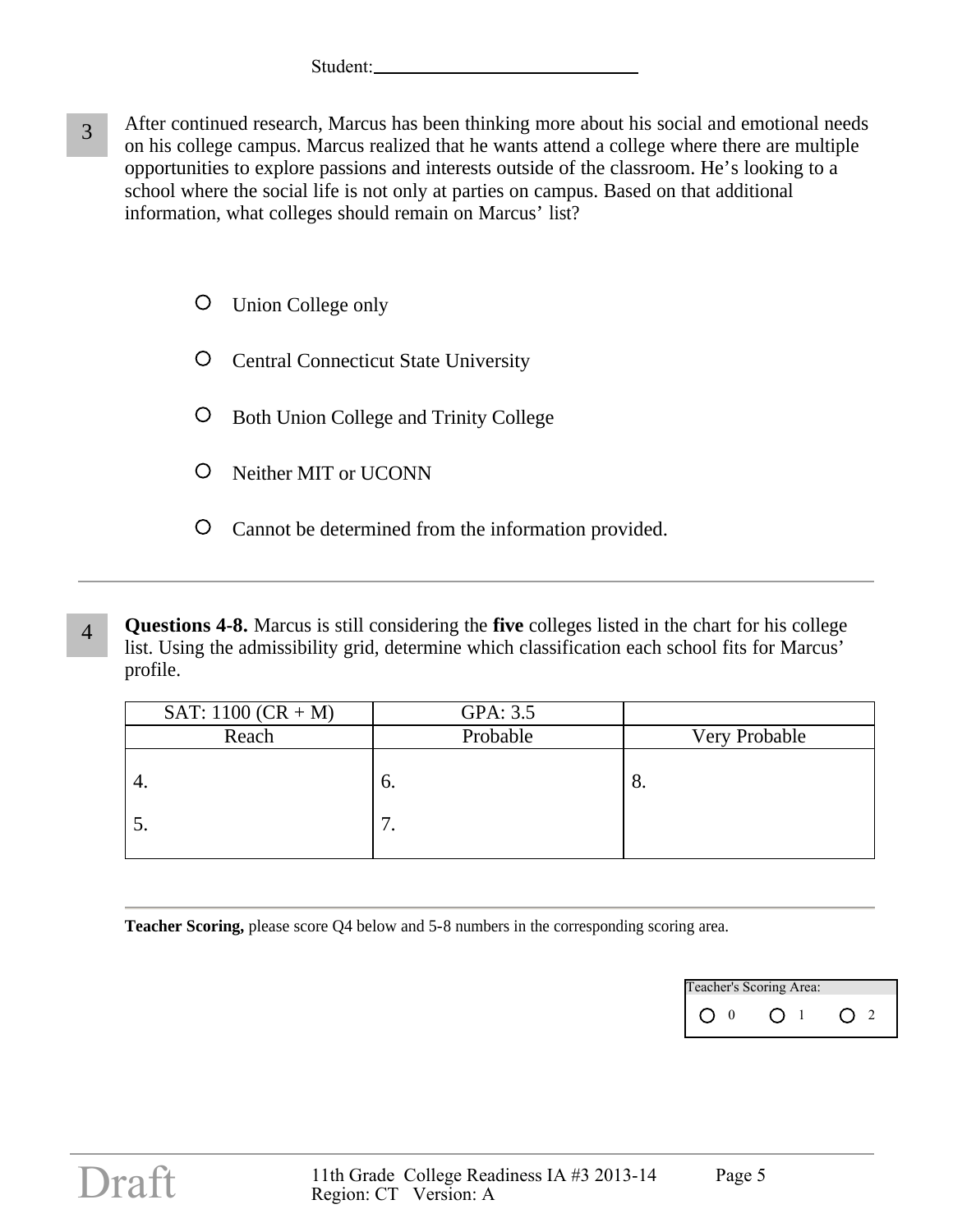O 0 0 1 O 2 Teacher's Scoring Area:

6 **Teacher Scoring,** please score Q6 below.

O 0 0 1 O 2 Teacher's Scoring Area:

7 **Teacher Scoring,** please score Q7 below.

| Teacher's Scoring Area: |  |  |  |  |  |  |
|-------------------------|--|--|--|--|--|--|
|                         |  |  |  |  |  |  |

8 **Teacher Scoring,** please score Q8 below.

| Teacher's Scoring Area: |  |  |  |  |  |  |
|-------------------------|--|--|--|--|--|--|
|                         |  |  |  |  |  |  |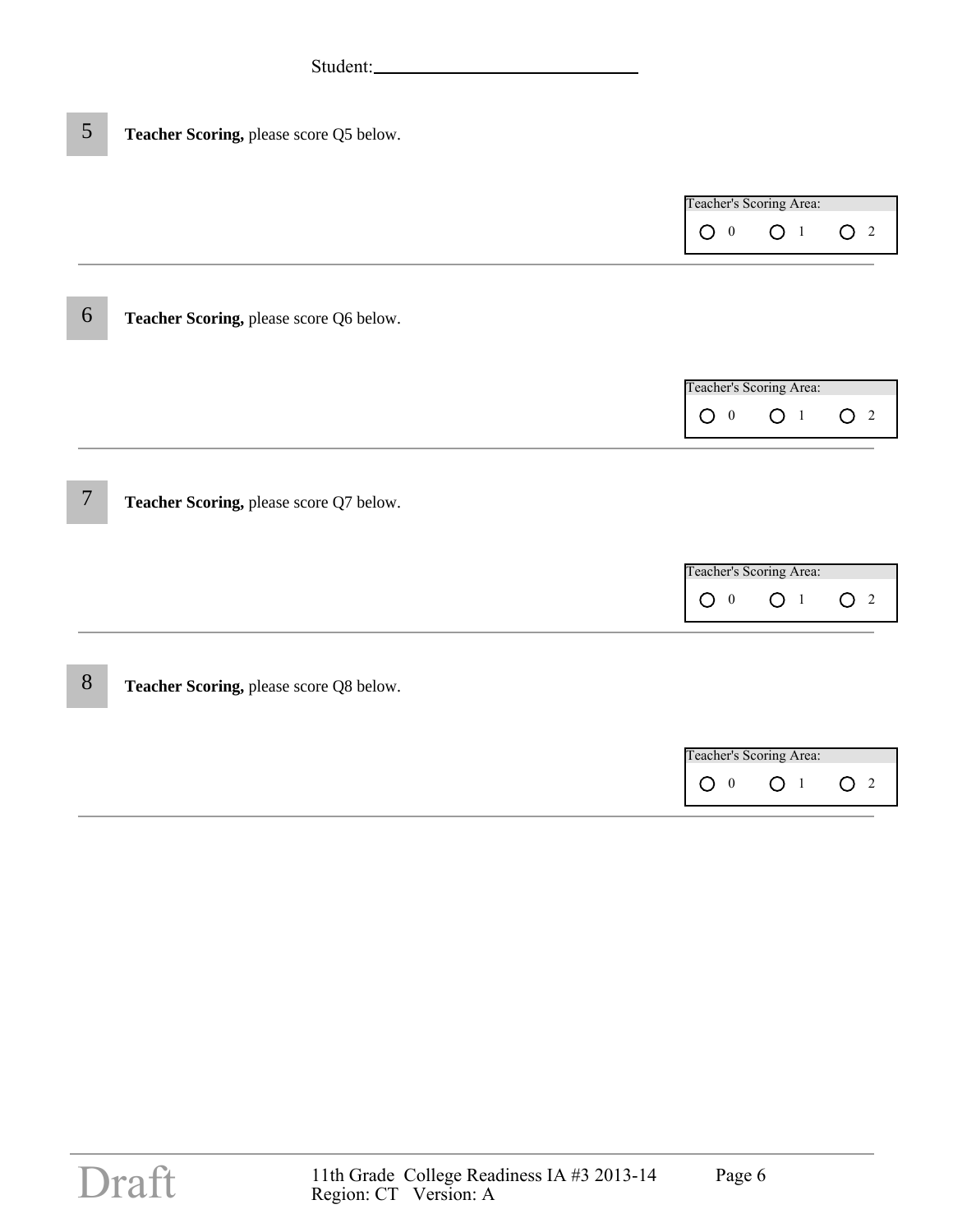- 9 It's March of Marcus' senior year and he's learned that he's been accepted to four of the five colleges on his list: Union College, Trinity College, Central Connecticut State University and the University of Connecticut. He's considering the initial list of criteria that were important to him in the college list research process as he starts weighing the factors to make a decision. Which of the following are true statements about his options?
	- $\circ$ Union College is the only school that meets all of his criteria
	- $\circ$ Trinity College and Union College are meet his academic fit.
	- $\circ$ Trinity College, Union College, and UCONN meet his academic and social/emotional
	- $\circ$ Central CT State is the only school that meets his academic fit.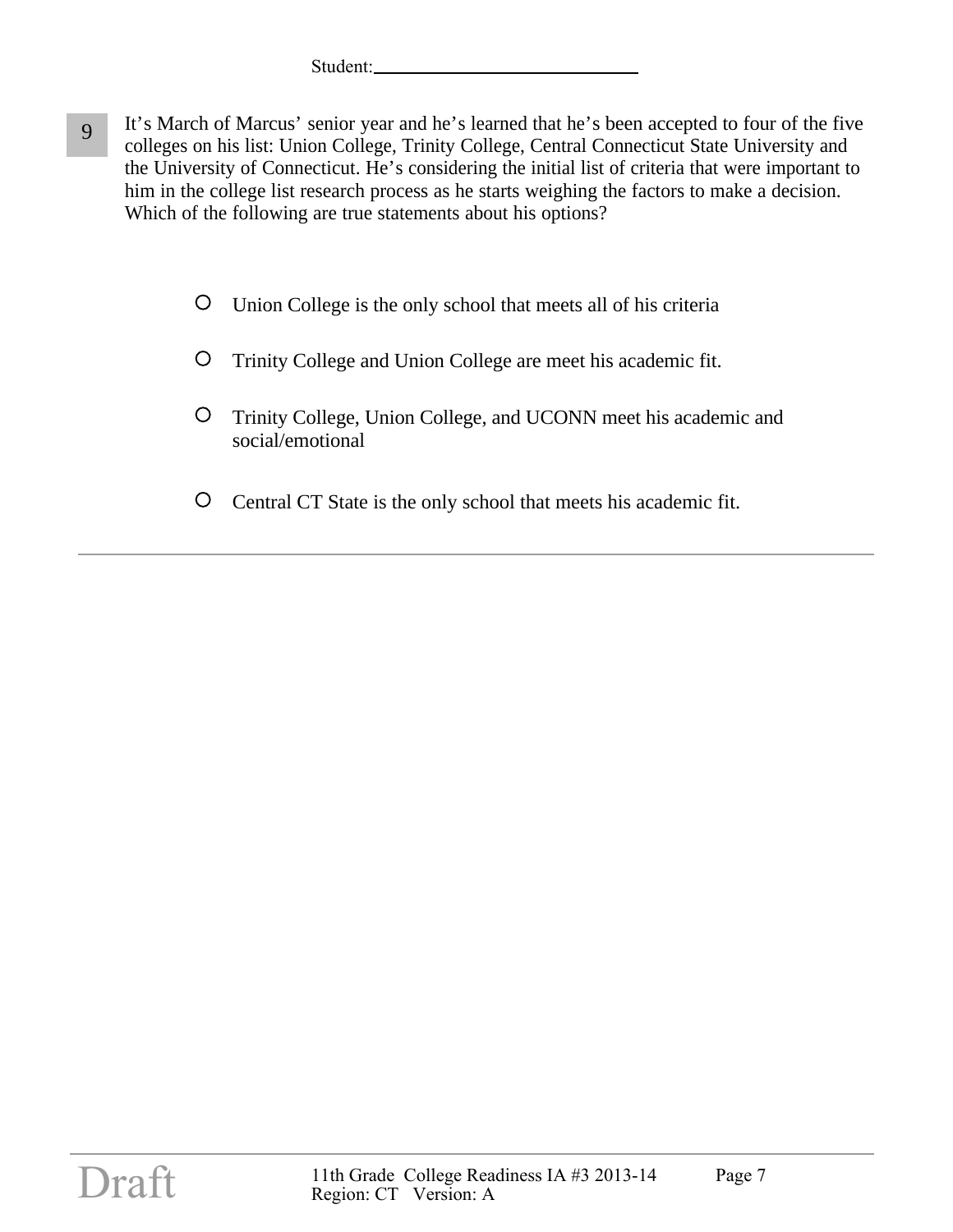10 Imagine you are Marcus' college counselor and you're going to meet with him to help him weigh his options and make a final decision. Assuming that the cost to attend would be equal, what school would you recommend he attend and why? Be sure to give specific rationale and explanation as to why you're advising a particular college, based on his requirements for a college and on what you learned about college choice in CRS III. (*5 points; 3 points for quality of response, 2 points for complete sentences)*

| Teacher's Scoring Area:<br>O 0 O 1 O 2 O 3 O 4 O 5 |  |
|----------------------------------------------------|--|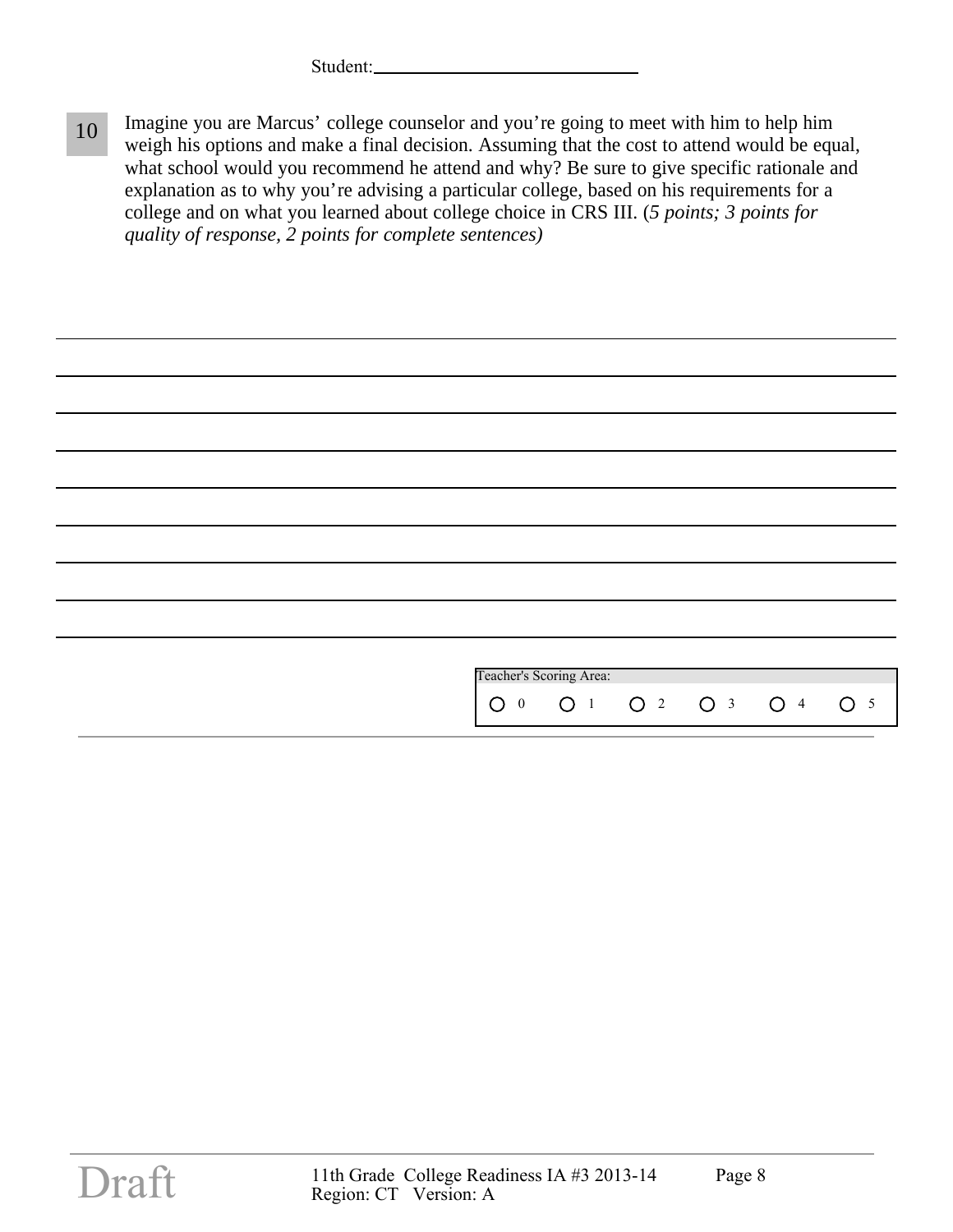11 Jasmine spent a summer at a large public university and had an incredible summer. She liked the diversity on campus and was able to successful navigate the many offices during her summer program. As a result, she's decided to add a number of larger public universities to her list. When she returns for her senior year, her college counselor also recommends some smaller private liberal arts colleges based on her admissions profile. Jasmine follows her college counselor's advice and applies to both large public universities and the small liberal arts colleges. In April, she finds out that she's been accepted to both schools and that the cost to attend is exactly the same. What other factors should Jasmine consider when making her decision? List at least three factors that she should take into consideration before making a decision and explain why those factors are important to consider. *[Please address the prompt in 3-5 sentences; your response is worth 10 points toward the total points on this exam.]*

|                         | Teacher's Scoring Area: |  |                     |                |    |
|-------------------------|-------------------------|--|---------------------|----------------|----|
| ∩                       |                         |  |                     |                |    |
| $\overline{\mathbf{0}}$ | ∩                       |  | O 2 O 3 O 4 O 5 O 6 | O <sub>7</sub> | O8 |

## **Stop End of Assessment**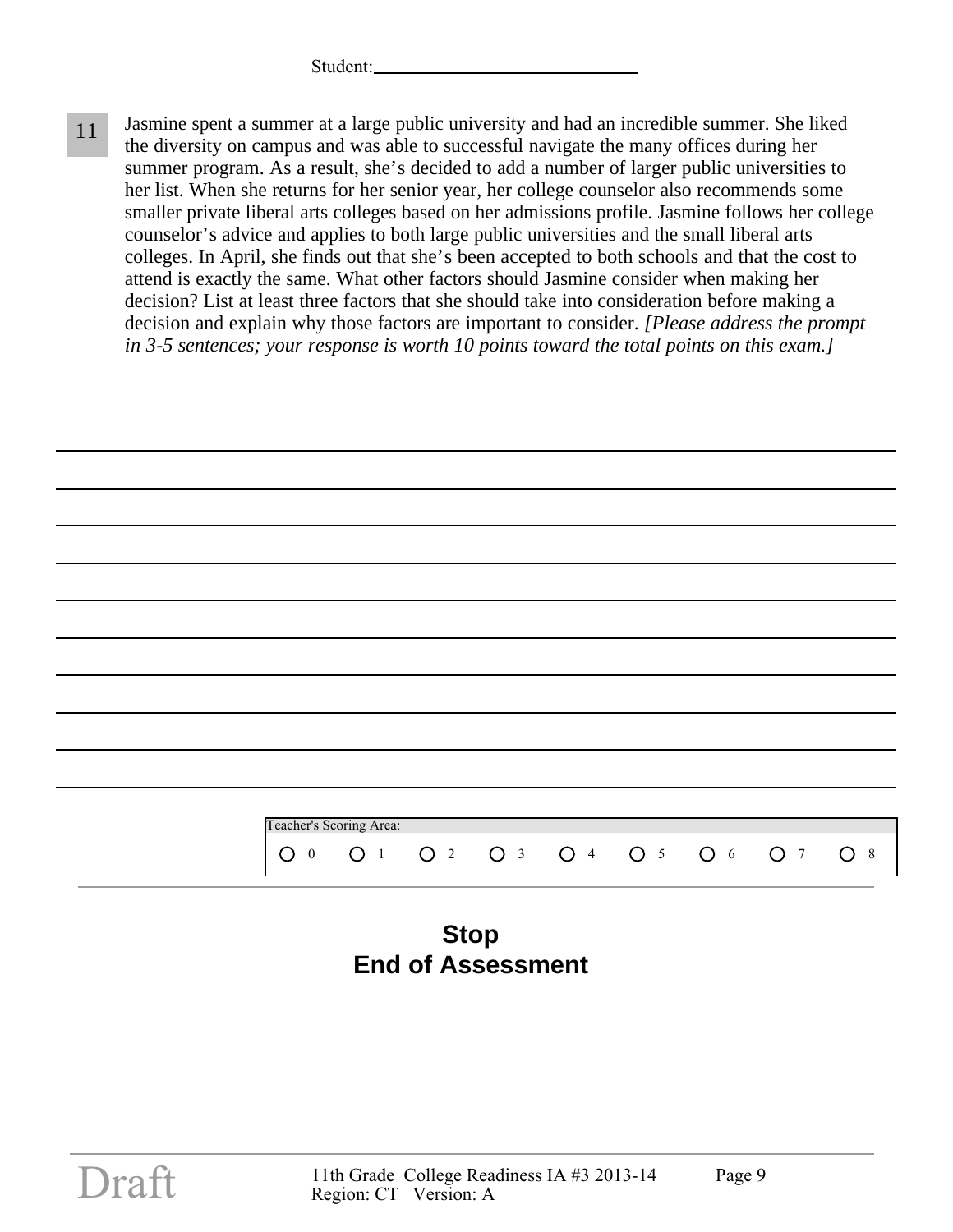### **IA #3 – 11th Grade – College Readiness Exam**

Process-Based Project Rubric

(For teacher use only)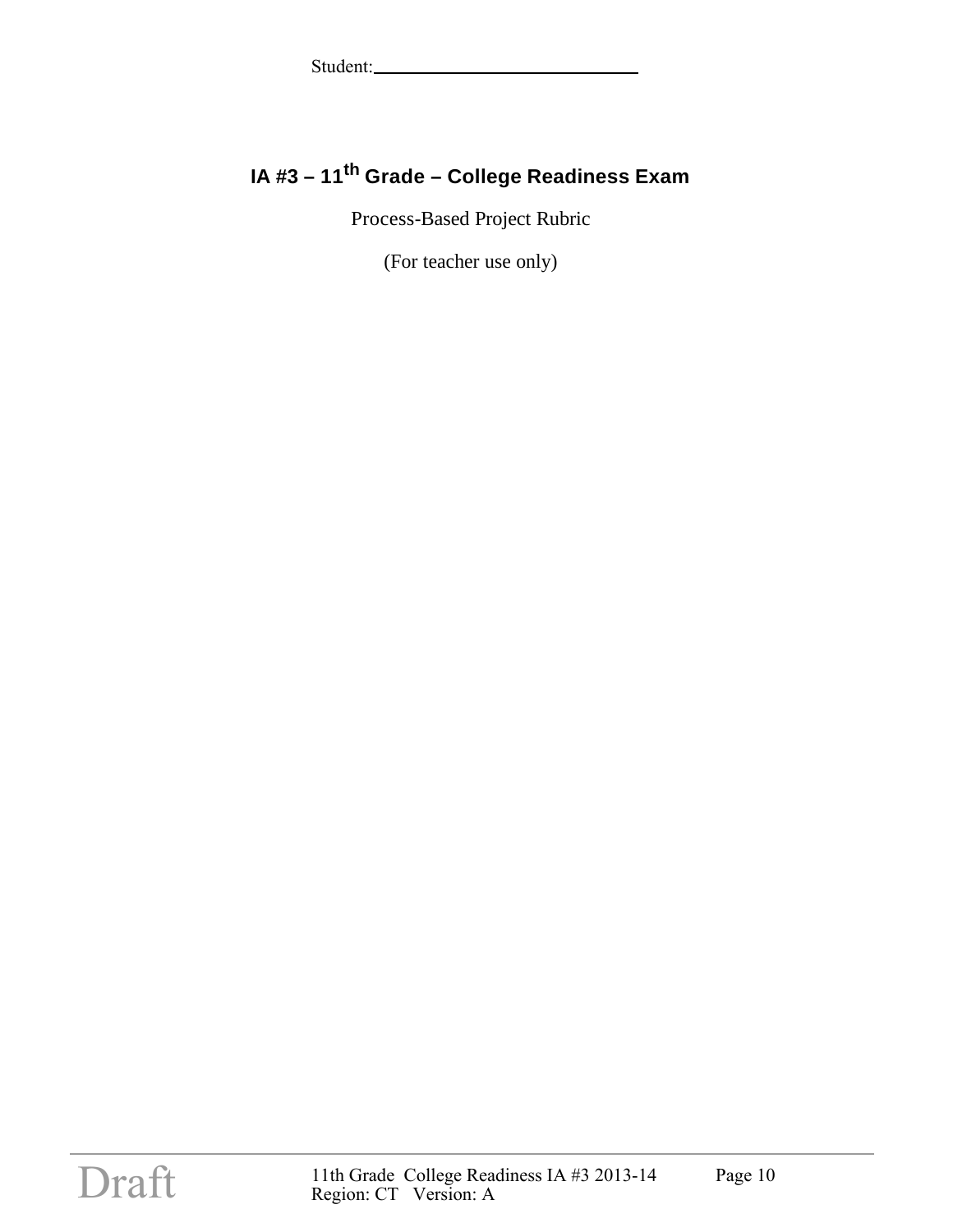As a junior at an Achievement First high school, you will attend a college trip in the spring. In preparation for that visit, it is important to research and prepare appropriate questions for the colleges you will visit. In addition, it will be important to reflect on your experiences after the visit. It is early April and she must sign and commit to one college or the other within the next three weeks. Alissa has been invited to the admitted student fly-ins at each campus and is planning to attend both of these special overnight events within the next two weeks so that she can learn more about each school. She decides to make a list of the important factors she will weigh most heavily in her decision. Alissa has been offered equally attractive financial aid packages by each school. Her remaining decision factors are summarized in the table below:

| ë<br>Academic            | Major               | Alissa thinks she may want to major in Psychology. She is also considering<br>Sociology. She wants to learn more about the quality of the programs at these<br>colleges for her intended major.                                                                                            |
|--------------------------|---------------------|--------------------------------------------------------------------------------------------------------------------------------------------------------------------------------------------------------------------------------------------------------------------------------------------|
|                          | Advising            | Alissa has never had to choose all of her classes before and wants support<br>with this process so that she can make sure to choose wisely and stay on track<br>with her distribution requirements and course credits in order to graduate on<br>time.                                     |
|                          | Academic resources  | Alissa knows that she is a strong reader, but she would like to get extra help<br>with her writing and math.                                                                                                                                                                               |
| ŧ<br>emotional<br>Social | Diversity on campus | Alissa wants to attend a culturally, racially, and socioeconomically diverse<br>college. She isn't sure to what extend this diversity exists at Skidmore and<br>Lafayette.                                                                                                                 |
|                          | Geography           | Alissa wants to be in a suburban environment for college, roughly 3-5 hours<br>away from home.                                                                                                                                                                                             |
|                          | Student life        | Alissa has been heavily involved in Student Government and Debate Club at<br>her high school and would like to continue these activities in college. She also<br>wants to volunteer working with children and wants to know whether such<br>opportunities exist at each of these colleges. |

Carefully craft a list of 10 key questions that Alissa will want to plan to ask and get answered while on campus during her admitted student weekends at each college, in order to have the information she needs to make her final college choice. Be sure to organize your questions, clearly indicating whether she should ask each question of an admissions officer or a current student.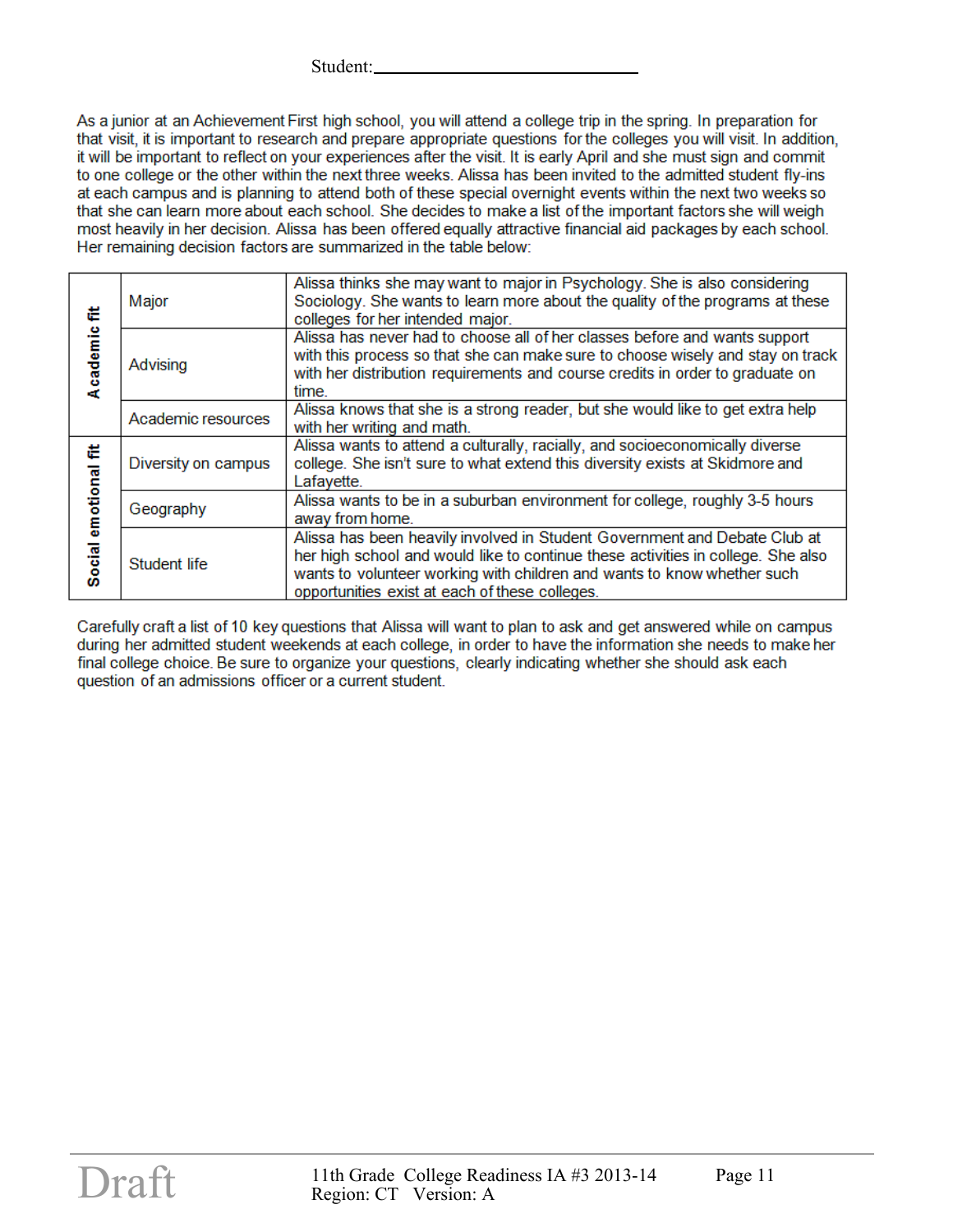**Teacher Directions:** Each student's College Readiness teacher will score the project rubric below for an overall processbased project grade for IA3. The question must meet all 5 criteria for success in order to earn the 2 points. [Project is a summative assessment worth 20 points toward the total 51 points in the IA.]

Scoring key:

 $0 =$  Does not meet criterion

 $2 =$  Meets criterion

| Note an X where Criteria Met |                                                                  |                                               |                                     |                                                                                  |                                                                                                                       |  |  |  |  |
|------------------------------|------------------------------------------------------------------|-----------------------------------------------|-------------------------------------|----------------------------------------------------------------------------------|-----------------------------------------------------------------------------------------------------------------------|--|--|--|--|
| Criteria                     | Question is addressed to<br>the appropriate<br>individual/group. | Question is clearly and<br>concisely phrased. | Question is appropriate in<br>tone. | Student has prepared<br>appropriate follow-up<br>questions where<br>appropriate. | Question is appropriately<br>specific and topical and is<br>likely to unveil the<br>information the student<br>needs. |  |  |  |  |
| Q <sub>1</sub>               |                                                                  |                                               |                                     |                                                                                  |                                                                                                                       |  |  |  |  |

| Teacher's Scoring Area: |  |  |  |  |  |  |  |
|-------------------------|--|--|--|--|--|--|--|
|                         |  |  |  |  |  |  |  |

| Criteria       | Question is addressed to<br>the appropriate<br>individual/group. | Question is clearly and<br>concisely phrased. | Question is appropriate in<br>tone. | Student has prepared<br>appropriate follow-up<br>questions where<br>appropriate. | Question is appropriately<br>specific and topical and is<br>likely to unveil the<br>information the student<br>needs. |
|----------------|------------------------------------------------------------------|-----------------------------------------------|-------------------------------------|----------------------------------------------------------------------------------|-----------------------------------------------------------------------------------------------------------------------|
| Q <sub>2</sub> |                                                                  |                                               |                                     |                                                                                  |                                                                                                                       |

| Teacher's Scoring Area: |  |  |  |  |  |  |
|-------------------------|--|--|--|--|--|--|
|                         |  |  |  |  |  |  |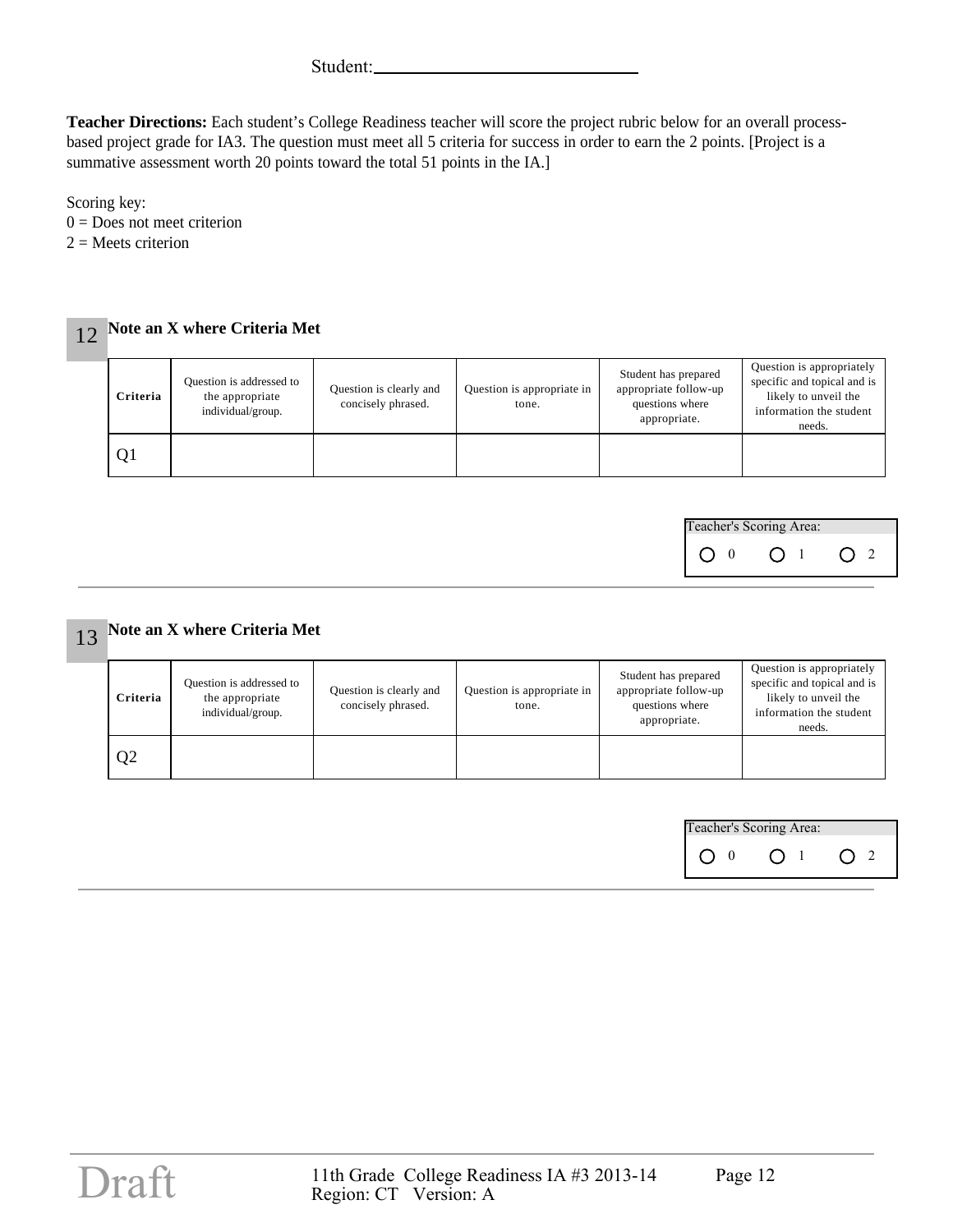# 14 **Note an X where Criteria Met**

| Criteria | Question is addressed to<br>the appropriate<br>individual/group. | Question is clearly and<br>concisely phrased. | Question is appropriate in<br>tone. | Student has prepared<br>appropriate follow-up<br>questions where<br>appropriate. | Question is appropriately<br>specific and topical and is<br>likely to unveil the<br>information the student<br>needs. |
|----------|------------------------------------------------------------------|-----------------------------------------------|-------------------------------------|----------------------------------------------------------------------------------|-----------------------------------------------------------------------------------------------------------------------|
| Q3       |                                                                  |                                               |                                     |                                                                                  |                                                                                                                       |

| Teacher's Scoring Area: |  |  |  |  |  |  |
|-------------------------|--|--|--|--|--|--|
|                         |  |  |  |  |  |  |

## 15 **Note an X where Criteria Met**

| Criteria | Question is addressed to<br>the appropriate<br>individual/group. | Question is clearly and<br>concisely phrased. | Question is appropriate in<br>tone. | Student has prepared<br>appropriate follow-up<br>questions where<br>appropriate. | Question is appropriately<br>specific and topical and is<br>likely to unveil the<br>information the student<br>needs. |
|----------|------------------------------------------------------------------|-----------------------------------------------|-------------------------------------|----------------------------------------------------------------------------------|-----------------------------------------------------------------------------------------------------------------------|
| Q4       |                                                                  |                                               |                                     |                                                                                  |                                                                                                                       |



| Criteria | Question is addressed to<br>the appropriate<br>individual/group. | Question is clearly and<br>concisely phrased. | Question is appropriate in<br>tone. | Student has prepared<br>appropriate follow-up<br>questions where<br>appropriate. | Question is appropriately<br>specific and topical and is<br>likely to unveil the<br>information the student<br>needs. |
|----------|------------------------------------------------------------------|-----------------------------------------------|-------------------------------------|----------------------------------------------------------------------------------|-----------------------------------------------------------------------------------------------------------------------|
| Q5       |                                                                  |                                               |                                     |                                                                                  |                                                                                                                       |

| Teacher's Scoring Area: |  |  |  |  |  |  |
|-------------------------|--|--|--|--|--|--|
|                         |  |  |  |  |  |  |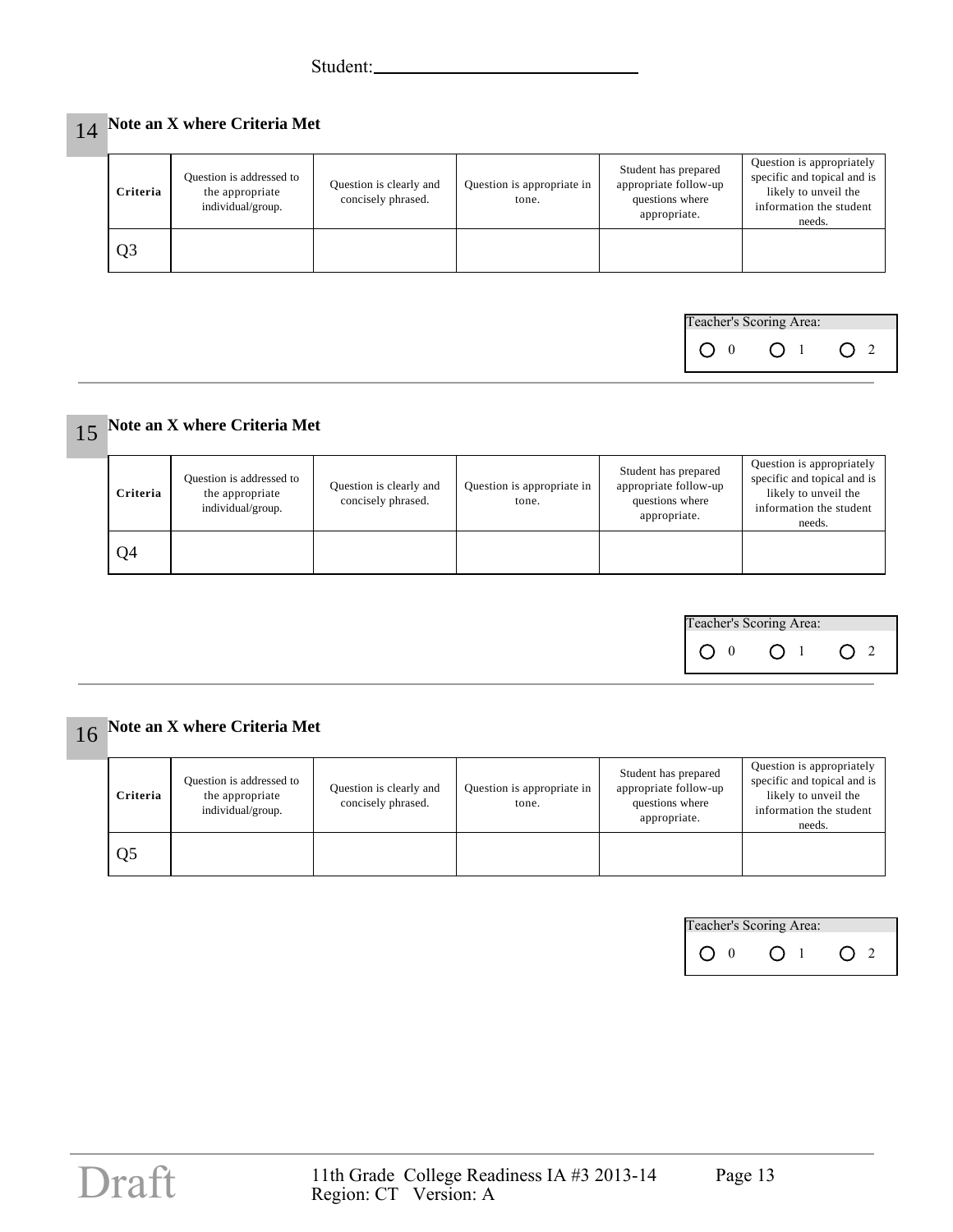# 17 **Note an X where Criteria Met**

| Criteria | Question is addressed to<br>the appropriate<br>individual/group. | Question is clearly and<br>concisely phrased. | Question is appropriate in<br>tone. | Student has prepared<br>appropriate follow-up<br>questions where<br>appropriate. | Question is appropriately<br>specific and topical and is<br>likely to unveil the<br>information the student<br>needs. |
|----------|------------------------------------------------------------------|-----------------------------------------------|-------------------------------------|----------------------------------------------------------------------------------|-----------------------------------------------------------------------------------------------------------------------|
| Q6       |                                                                  |                                               |                                     |                                                                                  |                                                                                                                       |

| Teacher's Scoring Area: |  |  |  |  |  |  |
|-------------------------|--|--|--|--|--|--|
|                         |  |  |  |  |  |  |

# 18 **Note an X where Criteria Met**

| Criteria       | Question is addressed to<br>the appropriate<br>individual/group. | Question is clearly and<br>concisely phrased. | Question is appropriate in<br>tone. | Student has prepared<br>appropriate follow-up<br>questions where<br>appropriate. | Question is appropriately<br>specific and topical and is<br>likely to unveil the<br>information the student<br>needs. |
|----------------|------------------------------------------------------------------|-----------------------------------------------|-------------------------------------|----------------------------------------------------------------------------------|-----------------------------------------------------------------------------------------------------------------------|
| Q <sub>7</sub> |                                                                  |                                               |                                     |                                                                                  |                                                                                                                       |



| Criteria | Question is addressed to<br>the appropriate<br>individual/group. | Question is clearly and<br>concisely phrased. | Question is appropriate in<br>tone. | Student has prepared<br>appropriate follow-up<br>questions where<br>appropriate. | Question is appropriately<br>specific and topical and is<br>likely to unveil the<br>information the student<br>needs. |
|----------|------------------------------------------------------------------|-----------------------------------------------|-------------------------------------|----------------------------------------------------------------------------------|-----------------------------------------------------------------------------------------------------------------------|
| Q8       |                                                                  |                                               |                                     |                                                                                  |                                                                                                                       |

| Teacher's Scoring Area: |  |  |  |  |  |
|-------------------------|--|--|--|--|--|
|                         |  |  |  |  |  |